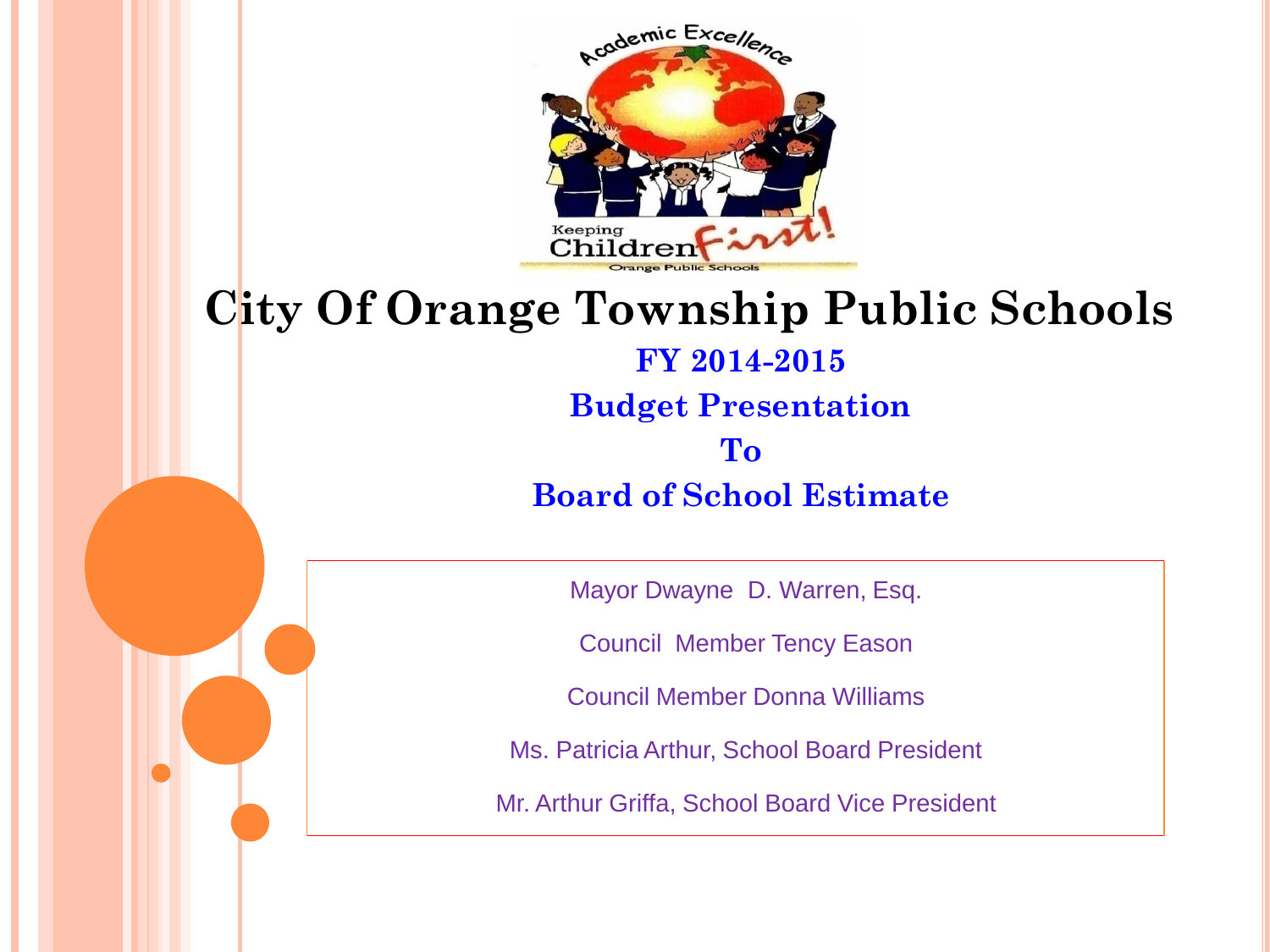# **Orange Public Schools**

Ronald C. Lee Superintendent of Schools

Dr. Paula Howard Deputy Superintendent

Adekunle James Business Administrator/Board Secretary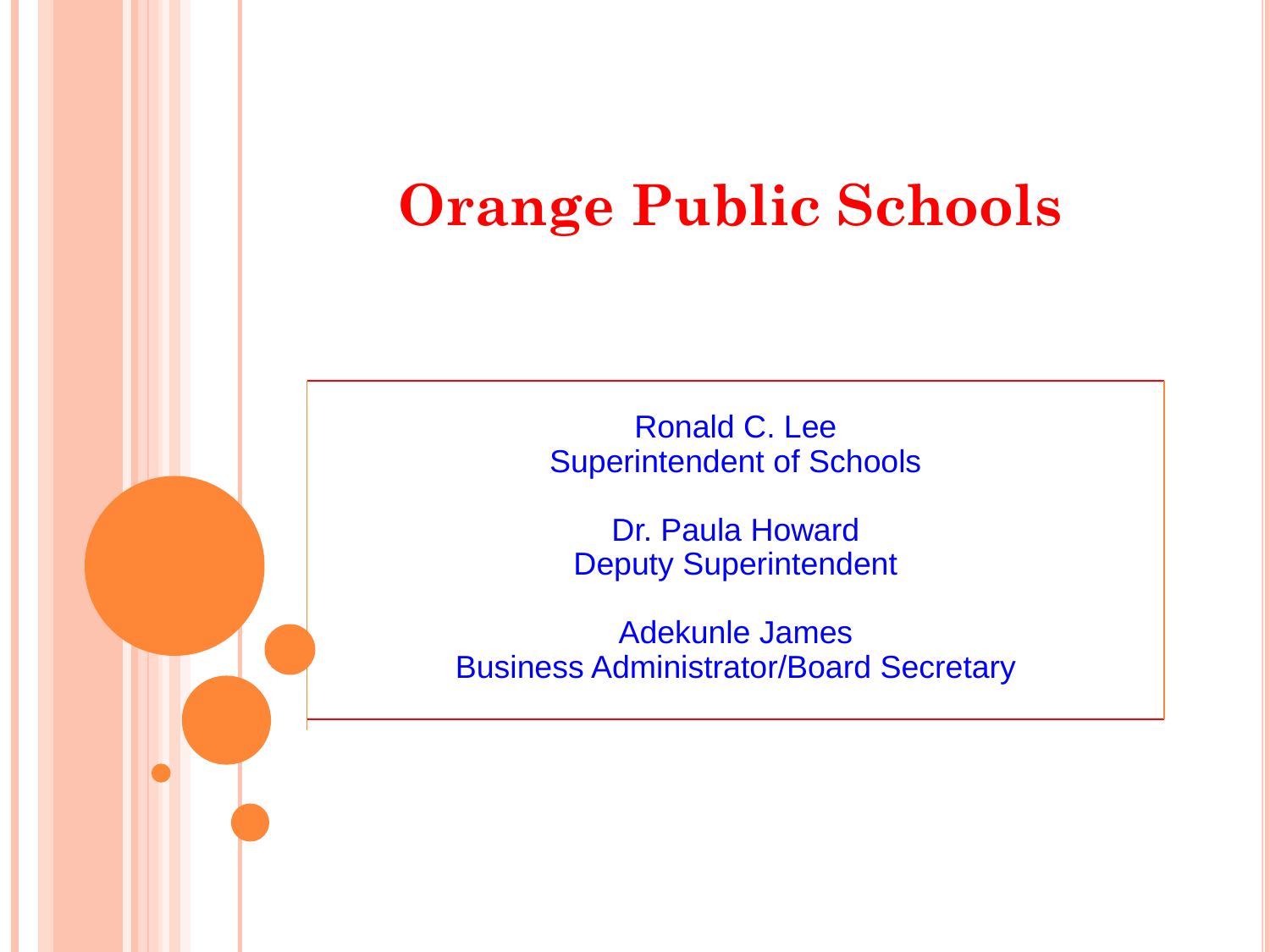# **SECTIONS**

I. OVERVIEW OF THE 2014-2015 BUDGET 1 II. THREE YEARS REVENUE COMPARISONS 2 III. STATE AID FOR 2014-2015 FISCAL YEAR 3 IV. PERCENTAGE OF REVENUE BY SOURCE 4 V. INSTRUCTIONAL INITIATIVES-FY 2014-2015 VI. BALANCING THE BUDGET **6** 6 VII.TAX ANALYSIS 7-8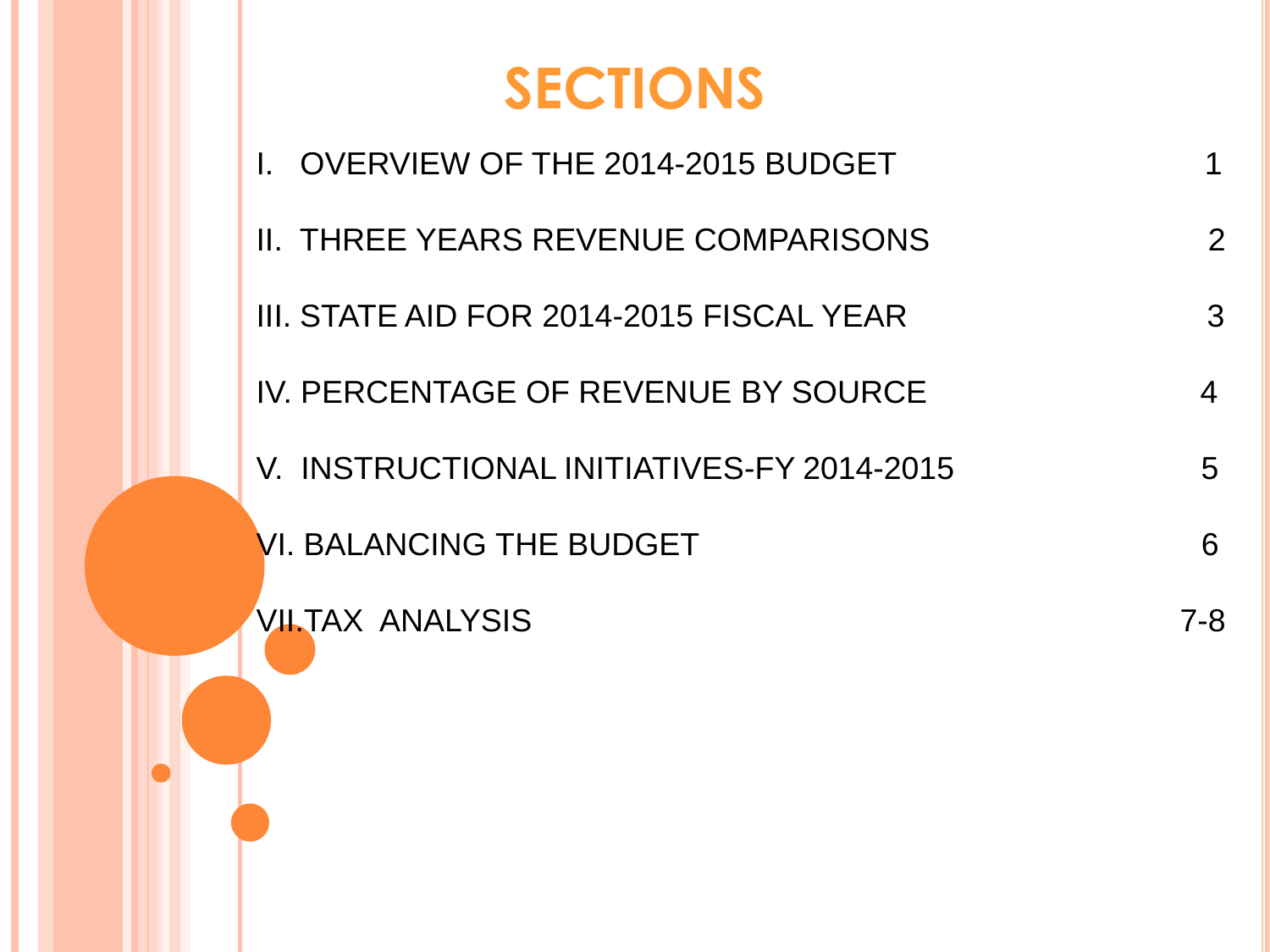### **OVERVIEW 2014 - 2015 BUDGET**

 Due to the current tight fiscal condition of the State of New Jersey, state aid allocation for the 2014-12015 budget year is unfavorable to our district.

 The Orange Public Schools only received **\$ 99,600** increase over and above the current year's state aid, which translates to a "flat budget " funding, it becomes extremely difficult to maintain some current and implement new instructional initiatives.

 The state funding will create a deficit situation in our proposed budget. The deficit is created because of projected increases in non-discretionary costs of \$3.8 million, while revenue only increased by \$99,600.

| <b>Salaries</b>                      | \$1,218,057 |
|--------------------------------------|-------------|
| <b>Benefits</b>                      | 942,554     |
| Tuition                              | 850,450     |
| <b>Transfer to Charter Schools</b>   | 395,580     |
| Facility maintenance, Insurance etc. | 475,000     |
|                                      | \$3,881,641 |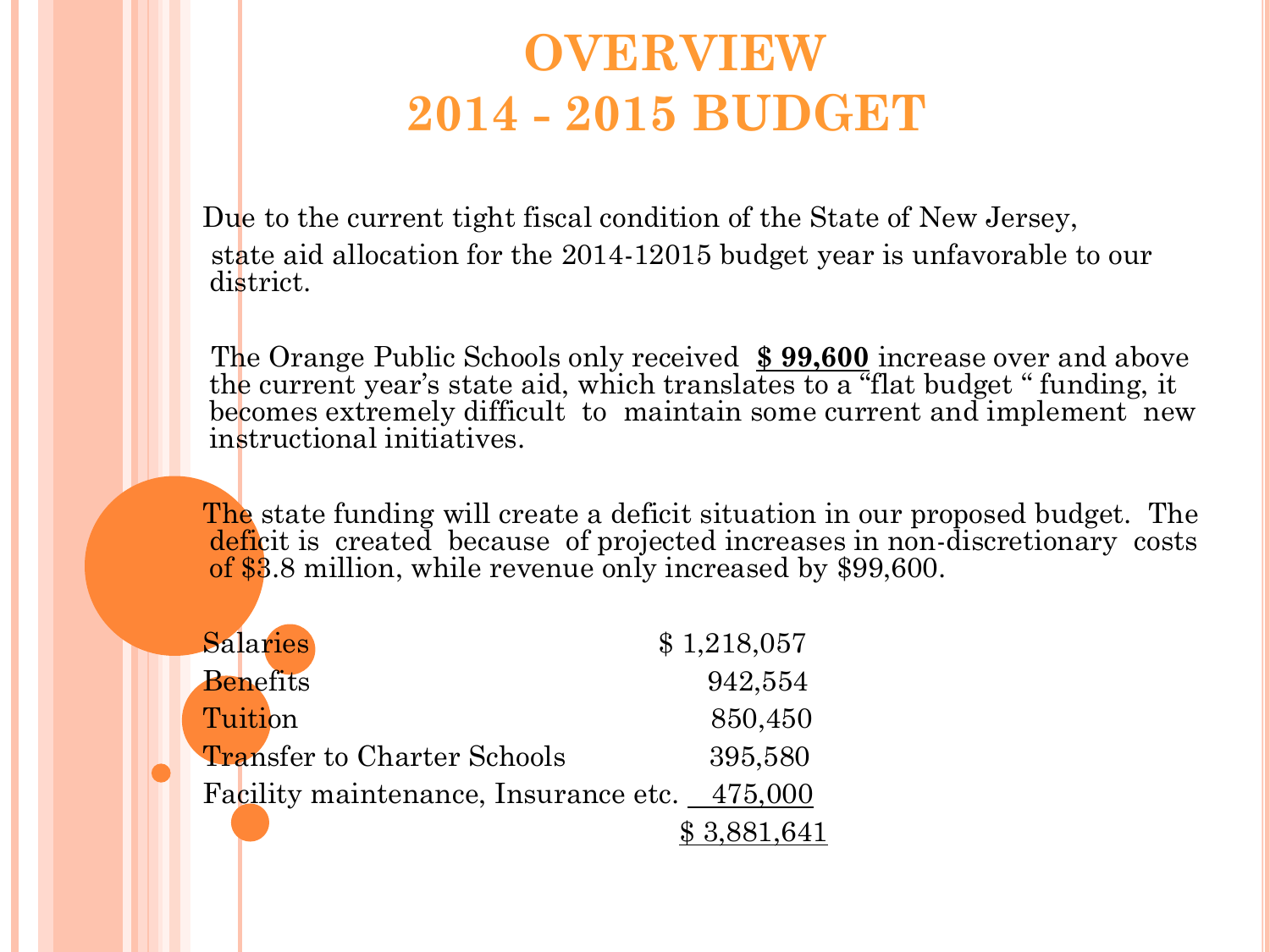### **3 Years Revenue Comparisons**

| <b>REVENUE</b>                         | 2012-13      | 2013-14      | 2014-15      | $\mathbf{S}$  |
|----------------------------------------|--------------|--------------|--------------|---------------|
| <b>SOURCE</b>                          |              |              |              | <b>Change</b> |
|                                        |              |              |              | $13/14$ vs    |
|                                        |              |              |              | 14/15         |
| <b>Local Tax Levy</b>                  | \$10,452,518 | \$10,661,568 | \$10,874,799 | \$213,231     |
| Tuition                                | 52,500       | 50,000       | 140,000      | 90,000        |
| Miscellaneous                          | 173,250      | 160,000      | 170,000      | 10,000        |
| <b>State Aid</b>                       | 71,995,702   | 73, 355, 220 | 73,454,820   | 99,600        |
| <b>Extraordinary Aid</b>               | 432,340      | 432,340      | 432,340      |               |
| <b>Semi Medicaid</b>                   | 156,130      | 154,387      | 152,995      | (1, 392)      |
| Interest on<br>Investments             | 40,000       | 45,000       | 45,000       |               |
| <b>Budgeted Fund</b><br><b>Balance</b> | 850,000      | 850,000      | 850,000      |               |
| <b>Total Budget</b>                    | \$84,152,440 | \$85,708,515 | \$86,119,954 | \$411,439     |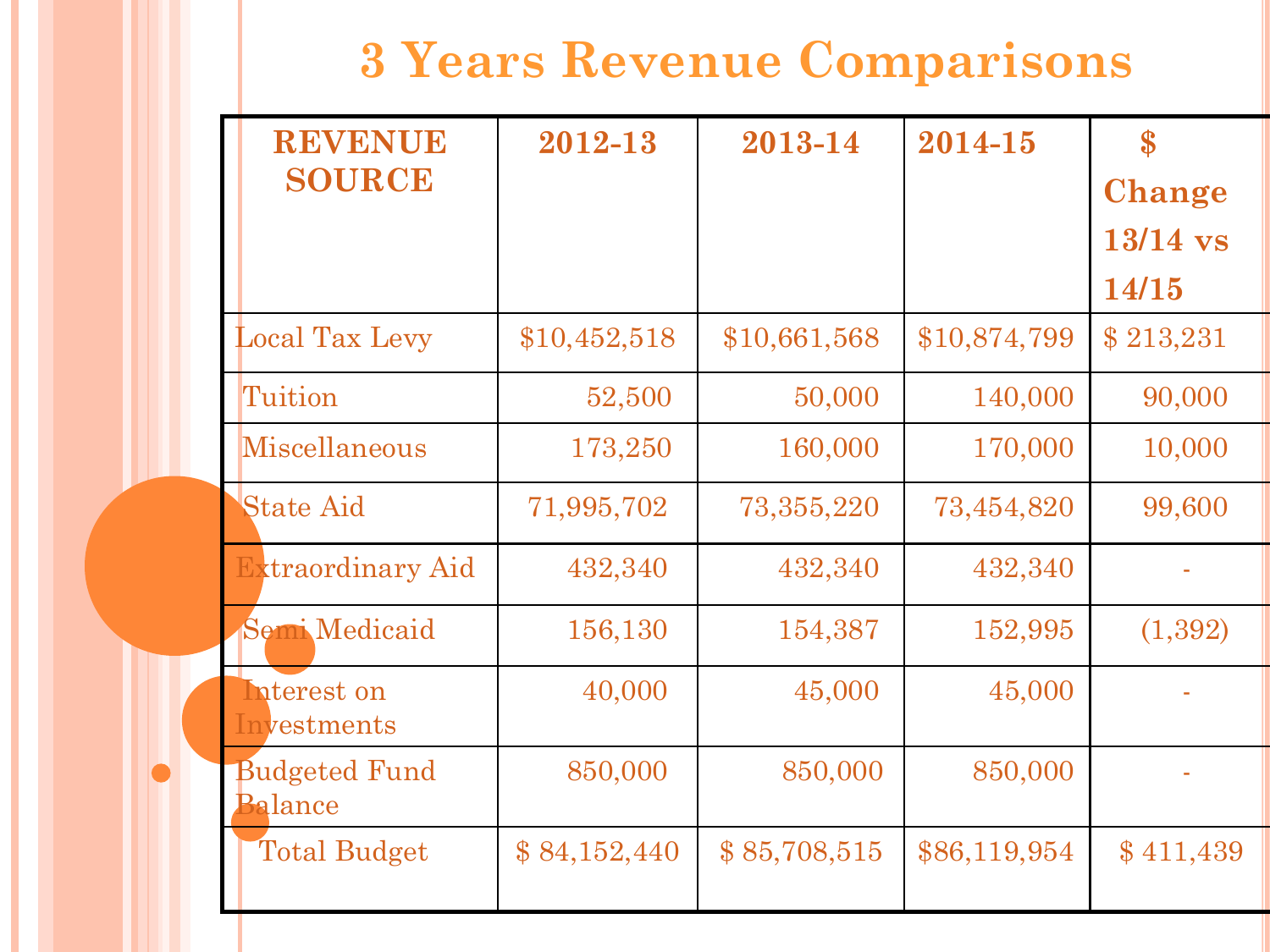#### **STATE AID – FY 2014-2015**

| <b>Equalization Aid</b>       | \$60,692,109 |
|-------------------------------|--------------|
| Special Ed. Categorical Aid   | 2,860,412    |
| <b>Education Adequacy Aid</b> | 7,152,931    |
| <b>Security Aid</b>           | 1,838,577    |
| <b>Transportation Aid</b>     | 545,602      |
| <b>PARCC</b> Readiness Aid    | 49,800       |
| Per Pupil Growth Aid          | 49,800       |
| <b>Under Adequacy Aid</b>     | 265,589      |
| Total                         | 73,454,820   |
| Extraordinary Aid             | 432,340      |
| <b>Total State Aid</b>        | \$73,887,160 |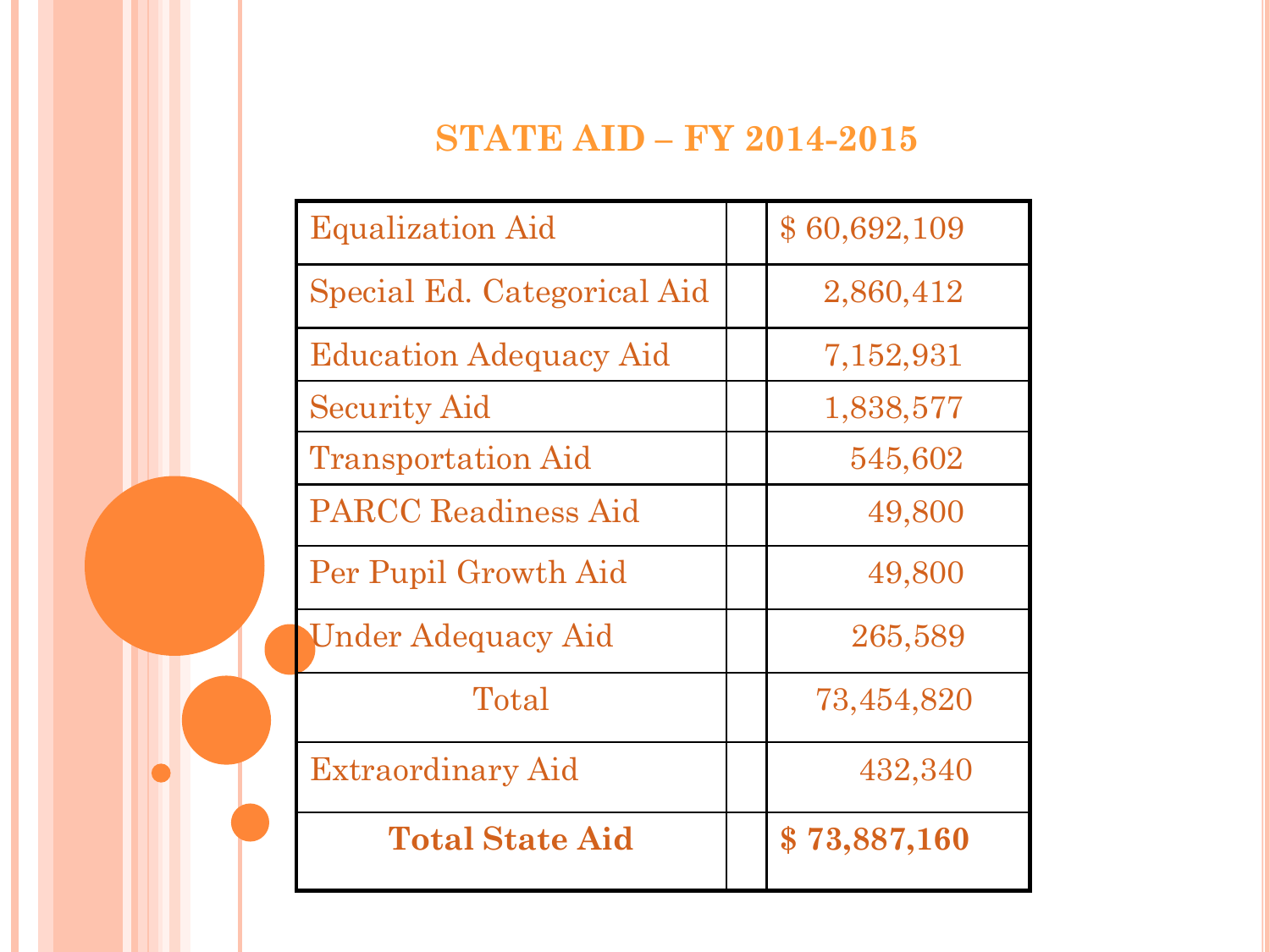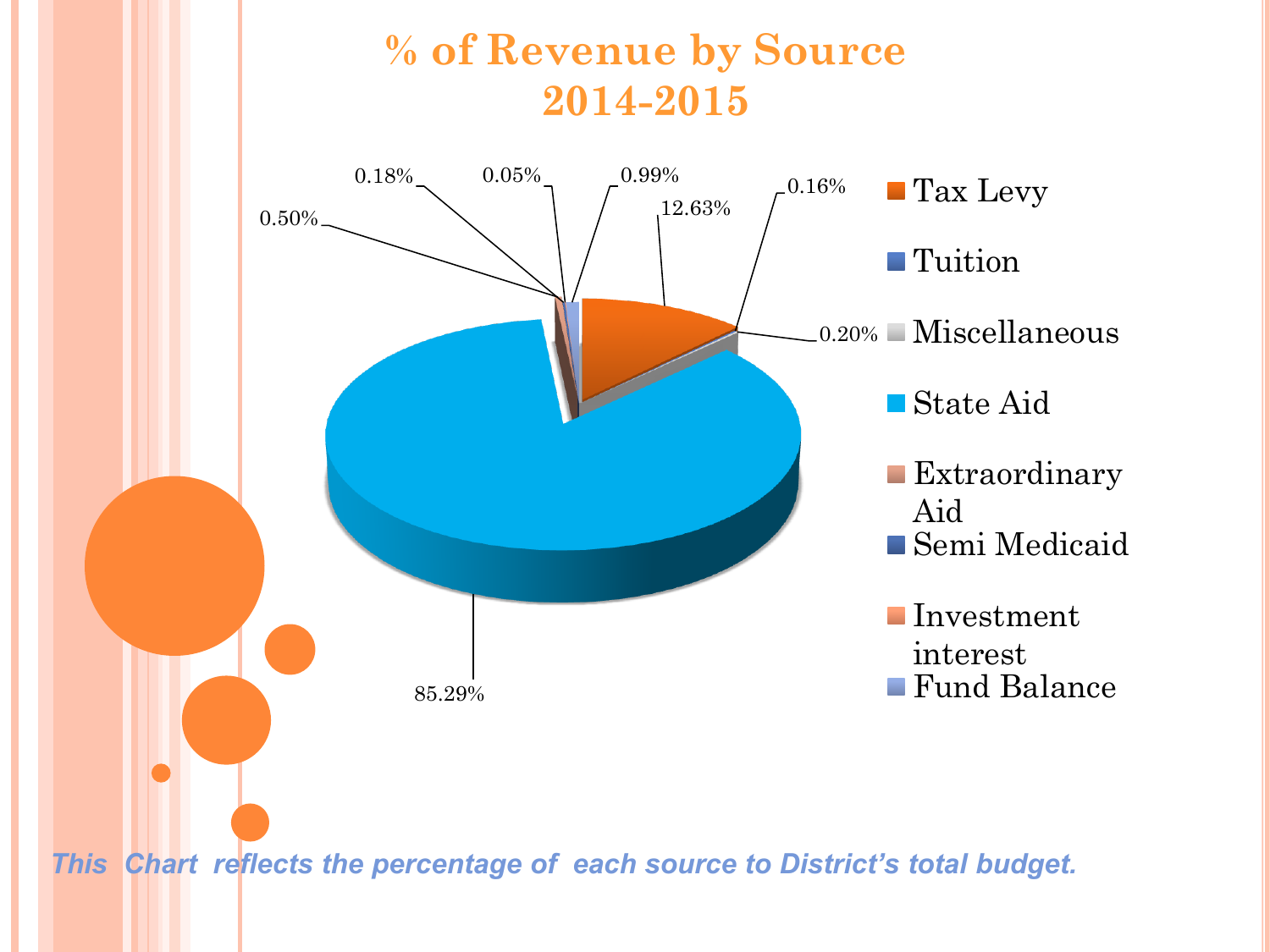# **INSTRUCTIONAL INITIATIVES FY 2014-2015**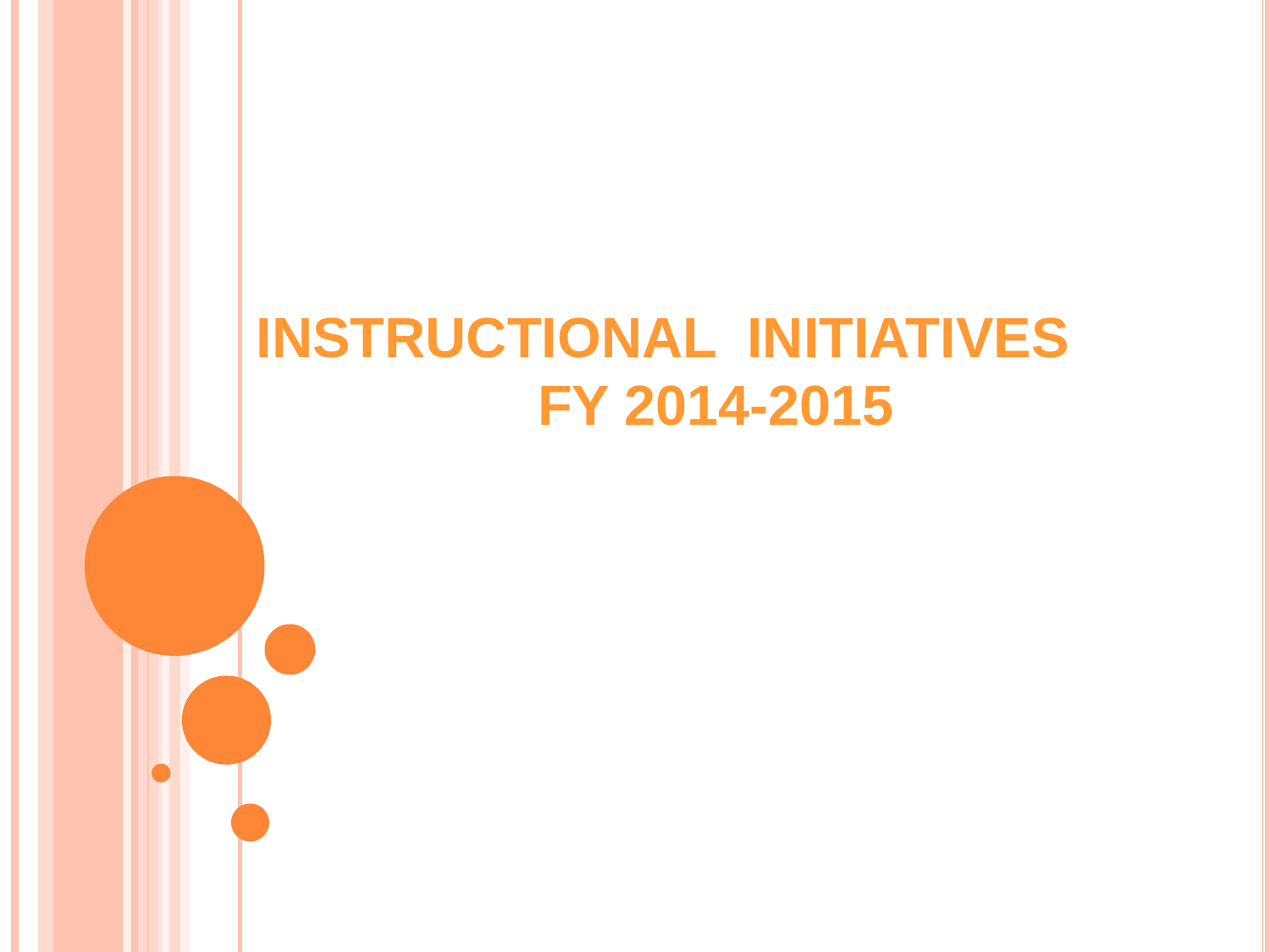### **Balancing The Budget**

| Deficit                                                  | <b>R'TB</b> | \$ (3,782,041) |
|----------------------------------------------------------|-------------|----------------|
| <b>Savings:</b>                                          |             |                |
| Net reduction in<br>existing/vacant positions            | 24          | 1,724,484      |
| <b>Reduction in Capital Projects</b>                     |             | 650,000        |
| Reduction in School incentives                           |             | 100,000        |
| Reduction in Non-salary items<br>(School level)          |             | 328,550        |
| <b>Reduction in Non-salary items</b><br>(District level) |             | 979,007        |
|                                                          |             | \$3,782,041    |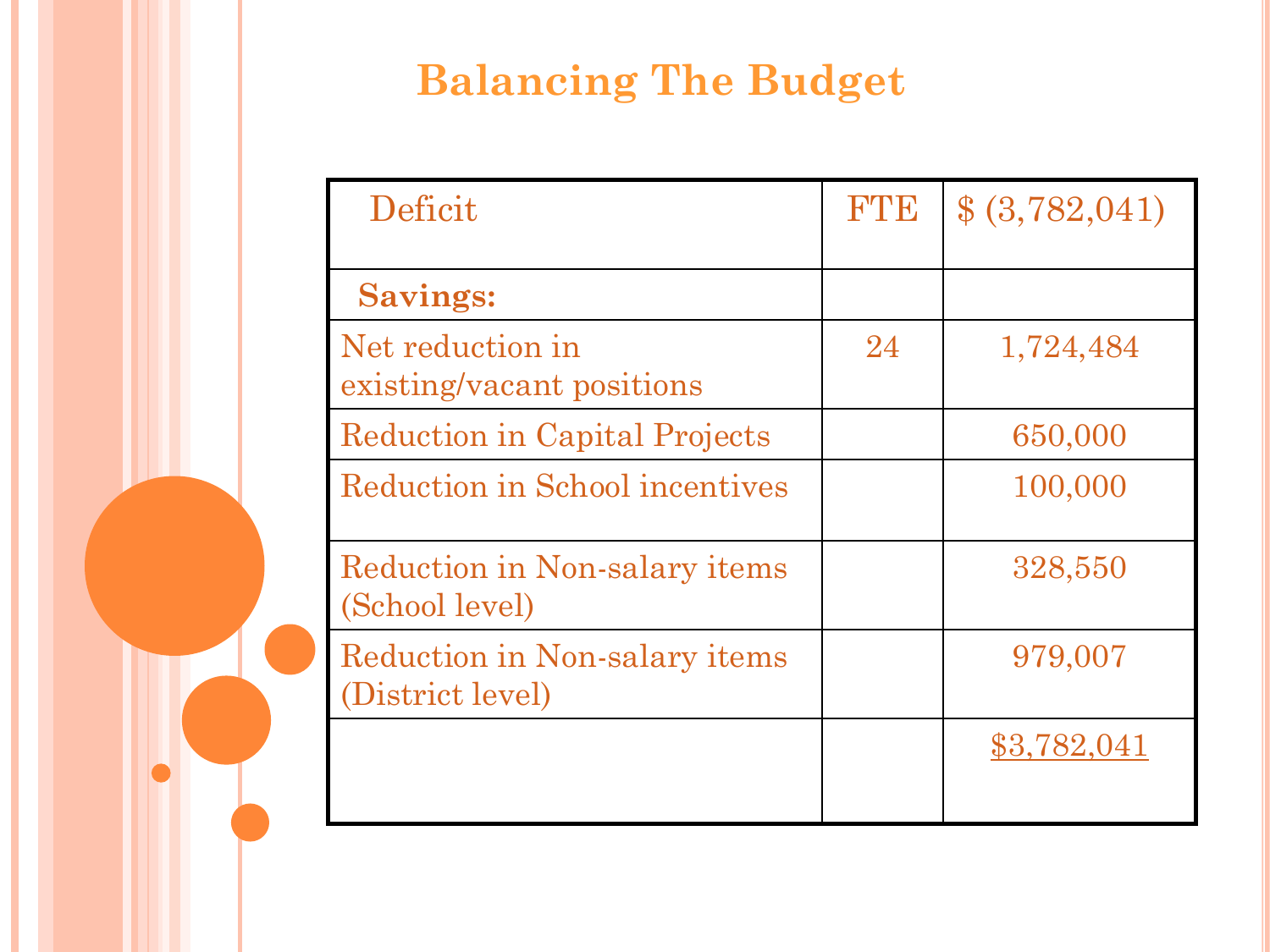### Analysis of Tax History In Operating Budget (with 10 Prior Years' Data)

| <b>School Year</b> | <b>School Tax</b> | \$ Increase<br>over<br><b>Prior</b><br>Year | % Increase<br>over<br><b>Prior</b><br>Year | Average %<br>increase<br>from<br>base year<br>2003-04 |  |
|--------------------|-------------------|---------------------------------------------|--------------------------------------------|-------------------------------------------------------|--|
|                    |                   |                                             |                                            |                                                       |  |
| 2004-2005          | 8,931,421         | \$0                                         | $0.00\%$                                   | $0.00\%$                                              |  |
| 2005-2006          | 8,931,421         | \$0                                         | $0.00\%$                                   | $0.00\%$                                              |  |
| 2006-2007          | 8,931,421         | \$0                                         | $0.00\%$                                   | $0.00\%$                                              |  |
| 2007-2008          | 8,931,421         | \$0                                         | $0.00\%$                                   | $0.00\%$                                              |  |
| 2008-2009          | 9,288,678         | \$357,257                                   | 4.00%                                      | 0.44%                                                 |  |
| 2009-2010          | 9,660,225         | \$371,547                                   | 4.00%                                      | 0.82%                                                 |  |
| 2010-2011          | 10,046,634        | \$386,409                                   | 4.00%                                      | 1.10%                                                 |  |
| 2011-2012          | 10,247,567        | 200,933                                     | 2.00%                                      | 0.60%                                                 |  |
| 2012-2013          | 10,452,518        | 204,951                                     | 2.00%                                      | 0.33%                                                 |  |
| 2013-2014          | 10,661,568        | 209,050                                     | 2.00%                                      | 0.33%                                                 |  |
| 2014-2015          | 10,874,799        | 213,231                                     | 2.00%                                      | 0.33%                                                 |  |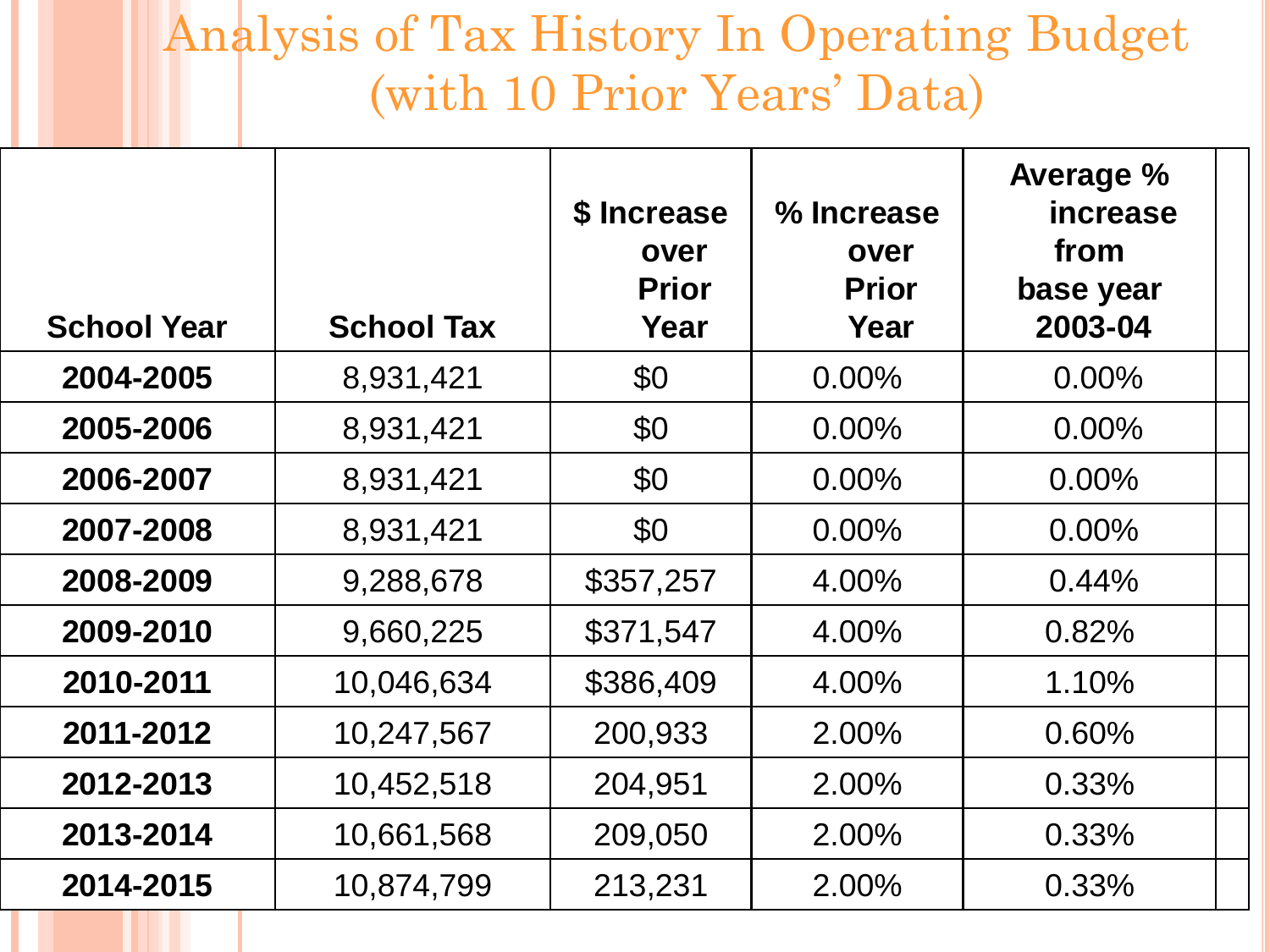|  | <b>LOCAL TAX ASSESSMENT ANALYSIS</b>                                    |                                                                         |                                             |                                             |                                                  |
|--|-------------------------------------------------------------------------|-------------------------------------------------------------------------|---------------------------------------------|---------------------------------------------|--------------------------------------------------|
|  | <b>FOR SCHOOL OPERATIONS ONLY</b>                                       |                                                                         |                                             |                                             |                                                  |
|  | <b>DATA BASED UPON 2013</b>                                             |                                                                         |                                             |                                             |                                                  |
|  |                                                                         |                                                                         |                                             |                                             |                                                  |
|  | <b>TOTAL CITY</b><br><b>PROPERTY</b><br><b>ASSESSED</b><br><b>VALUE</b> | <b>INDIVIDUAL</b><br><b>PROPERTY</b><br><b>ASSESSED</b><br><b>VALUE</b> | 2013-14<br><b>SCHOOL TAX</b><br><b>LEVY</b> | 2014-15<br><b>SCHOOL TAX</b><br><b>LEVY</b> | Annual<br><b>Increase Per</b><br><b>Property</b> |
|  |                                                                         |                                                                         |                                             |                                             |                                                  |
|  | 1,509,210,806*                                                          |                                                                         | 10,661,568                                  | 10,874,799                                  | 213,231                                          |
|  |                                                                         |                                                                         |                                             |                                             |                                                  |
|  |                                                                         | 200,000                                                                 | 1,413                                       | 1,441                                       | 28                                               |
|  |                                                                         |                                                                         |                                             |                                             |                                                  |
|  |                                                                         | 250,000                                                                 | 1,766                                       | 1,801                                       | 35                                               |
|  |                                                                         |                                                                         |                                             |                                             |                                                  |
|  |                                                                         | 300,000                                                                 | 2,119                                       | 2,162                                       | 42                                               |
|  |                                                                         |                                                                         |                                             |                                             |                                                  |
|  |                                                                         | 350,000                                                                 | 2,473                                       | 2,522                                       | 49                                               |
|  |                                                                         |                                                                         |                                             |                                             |                                                  |
|  |                                                                         | 400,000                                                                 | 2,826                                       | 2,882                                       | 57                                               |
|  |                                                                         |                                                                         |                                             |                                             |                                                  |
|  |                                                                         | * Source: Annual report of NJ Dept. of Treasury, Division of Taxation.  |                                             |                                             |                                                  |
|  |                                                                         |                                                                         |                                             |                                             |                                                  |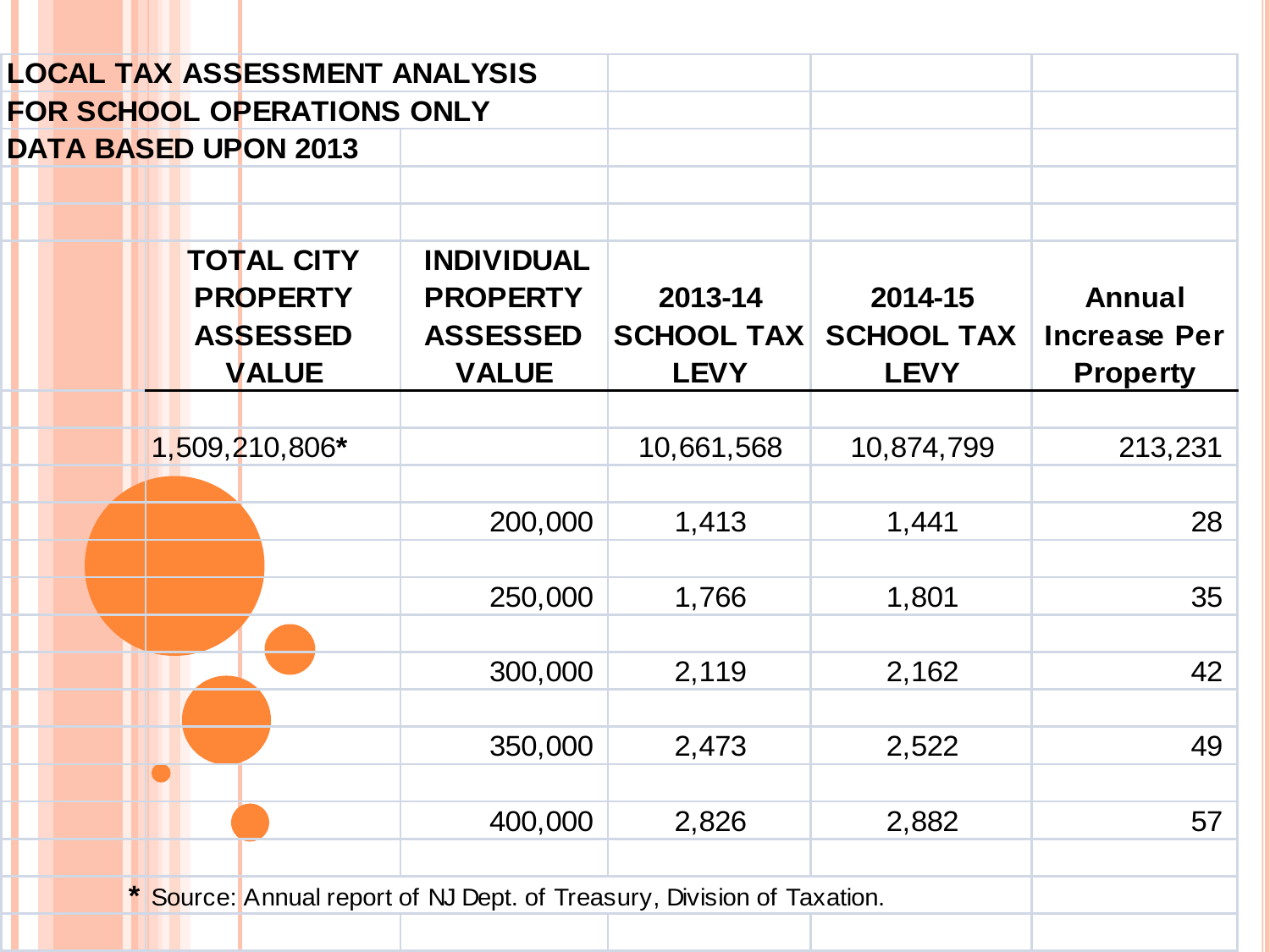# Tax Levy Cap Calculation

| Pre-budget Year adjusted tax<br>levy, including weighted                                    |                  |     |
|---------------------------------------------------------------------------------------------|------------------|-----|
| increases for enrollment,<br>inflated by 2%                                                 | \$<br>11,045,628 | (A) |
| <b>Adjustment for increase in</b><br>certain Health Care Costs                              | 331,248          | (B) |
| Adjustment for increase in<br>certain normal and accrued<br>liability pension contributions | 0                | (C) |
| <b>Adjustment for responsibility</b><br>assumed by district                                 | $\Omega$         | (D) |
| <b>Adjustment for responsibility</b><br>shifted to another district or<br>entity            | 0                | (E) |
| <b>Use of Banked Cap</b>                                                                    | 0                | (F) |
| Tax Levy Cap = sum (A) through $(F)$                                                        | \$11,376,876     | (G) |
| <b>Tax Levy</b>                                                                             | \$<br>10,874,799 |     |
| <b>Bank Cap available for use</b>                                                           | 502,077          |     |
| Cumulative Banked Cap available<br>for 2015-2016                                            | \$1,768,973      |     |